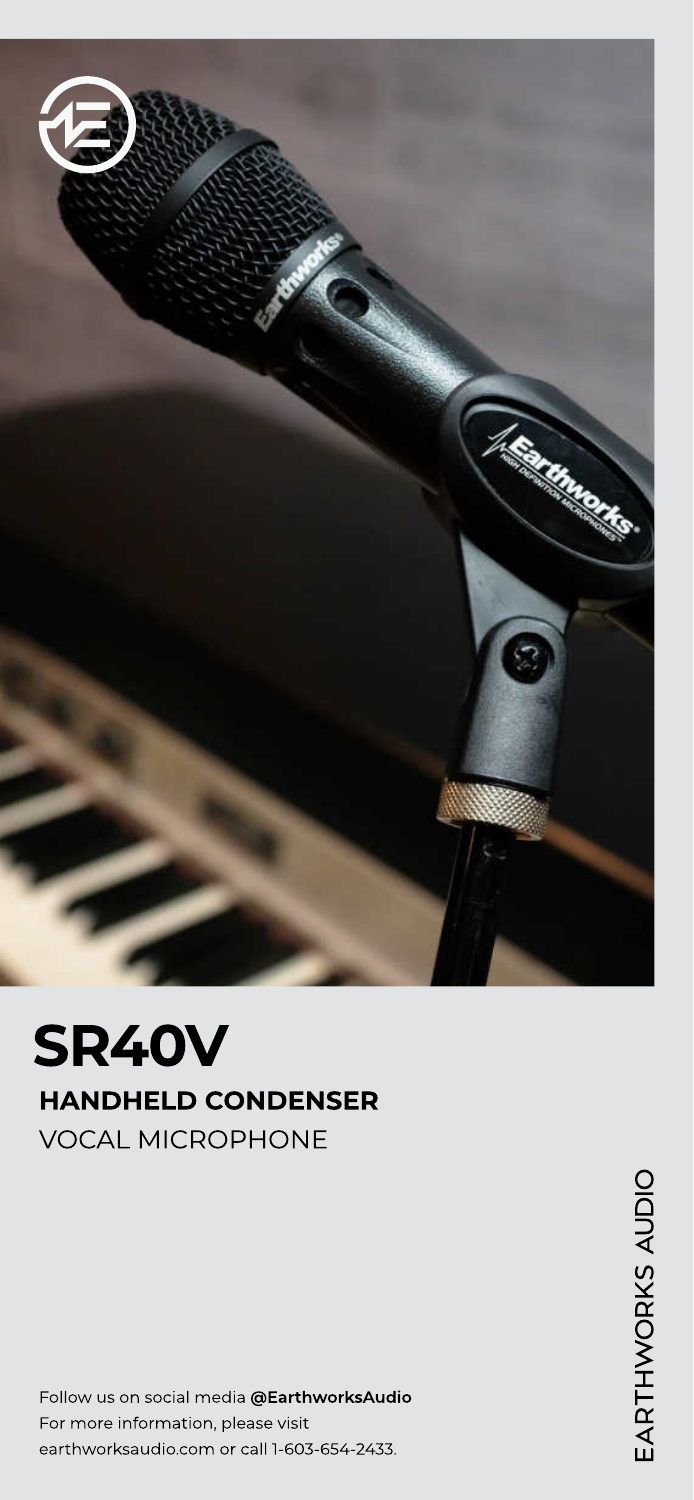

## Thank you for purchasing the Earthworks SR40V Handheld Vocal Microphone

#### YOUR PURCHASE INCLUDES

1 SR40V Microphone 1 Microphone Clip 1 Protective Fabric Bag

### GETTING STARTED

The SR40V is a condenser microphone with active electronics. This means:

- Its output level will be naturally higher than many of the dynamic microphones that it may be replacing. It is not uncommon to need to reduce gain if you were previously using a dynamic microphone.
- You will need to engage phantom power on your interface or preamp. Pro Tip: It's always a good idea to plug in a condenser microphone while phantom power is off and the channel is muted. After engaging phantom power, give the microphone a short time to settle before unmuting.

#### PROPER MAINTENANCE

To guarantee your microphone provides years of performance, follow these guidelines:

- Avoid extreme heat and condensing humidity.
- Rough handling may damage the microphone even if no markings are visible.
- When not in use, keep the microphone in its case.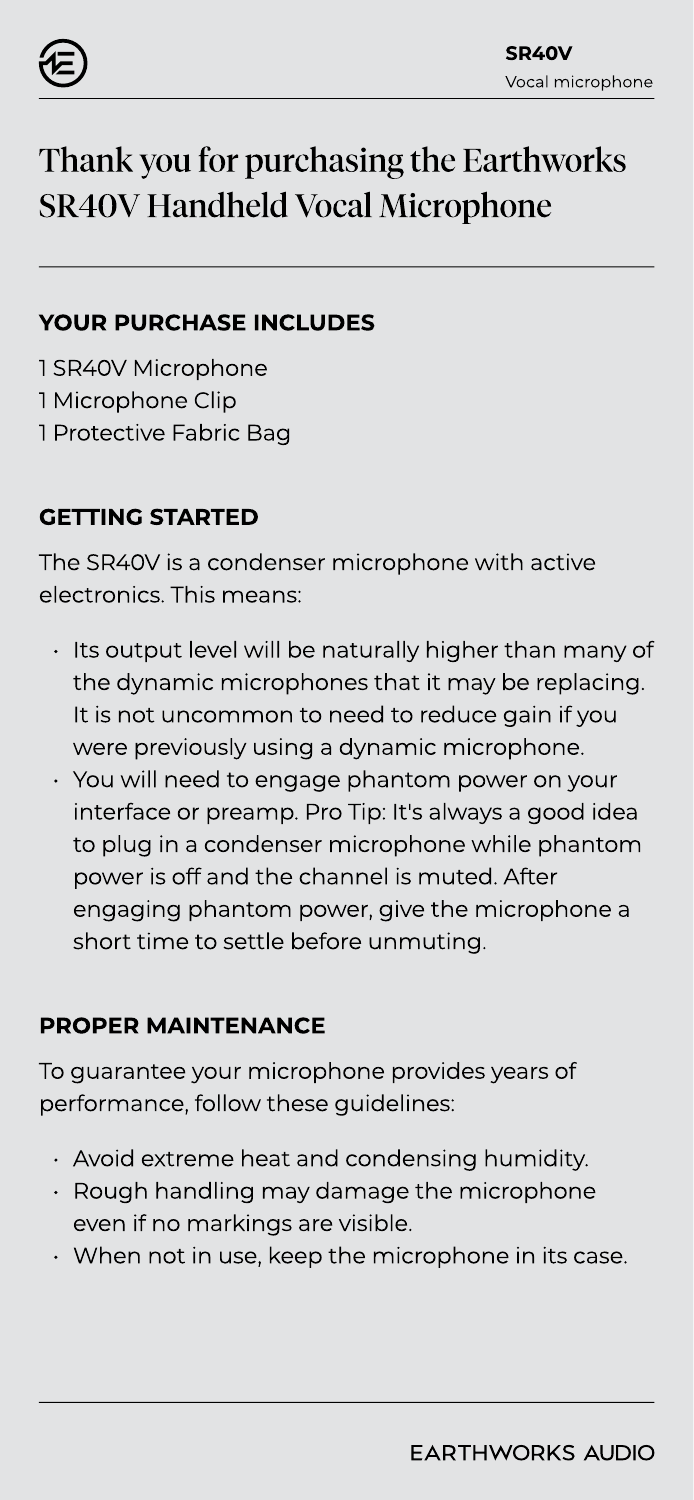

### TROUBLESHOOTING

If you encounter issues while using your Earthworks Audio microphone, please make sure that

- Your microphone is connected to an active power supply.
- Phantom power is being supplied to the microphone.
- Your microphone and XLR cable are well connected.
- The microphone is positioned at an appropriate distance from the sound source.
- External noise in your recording environment is kept to a minimum.
- Your recording space is at room temperature and free of dust.

If your issue persists after checking, please contact us via our website.

#### SPECIFICATIONS

Frequency Response 20Hz - 40kHz

Polar Pattern Cardioid

**Sensitivity** 10mV/Pa (-40dBV/Pa)

Power Requirements 24-48V Phantom, 10mA

Peak Acoustic Input 145dB SPL

**Output** XLR-3M

Minimum Output Load 600Ω, balanced between pins

2 & 3

Noise 20dB SPL (A weighted)

Dimensions Length: 7.25 in. (184mm) Max dia: 1.95 in. (55.3mm) Min dia: .97 in. (27.5mm)

Weight .80lb (363g)